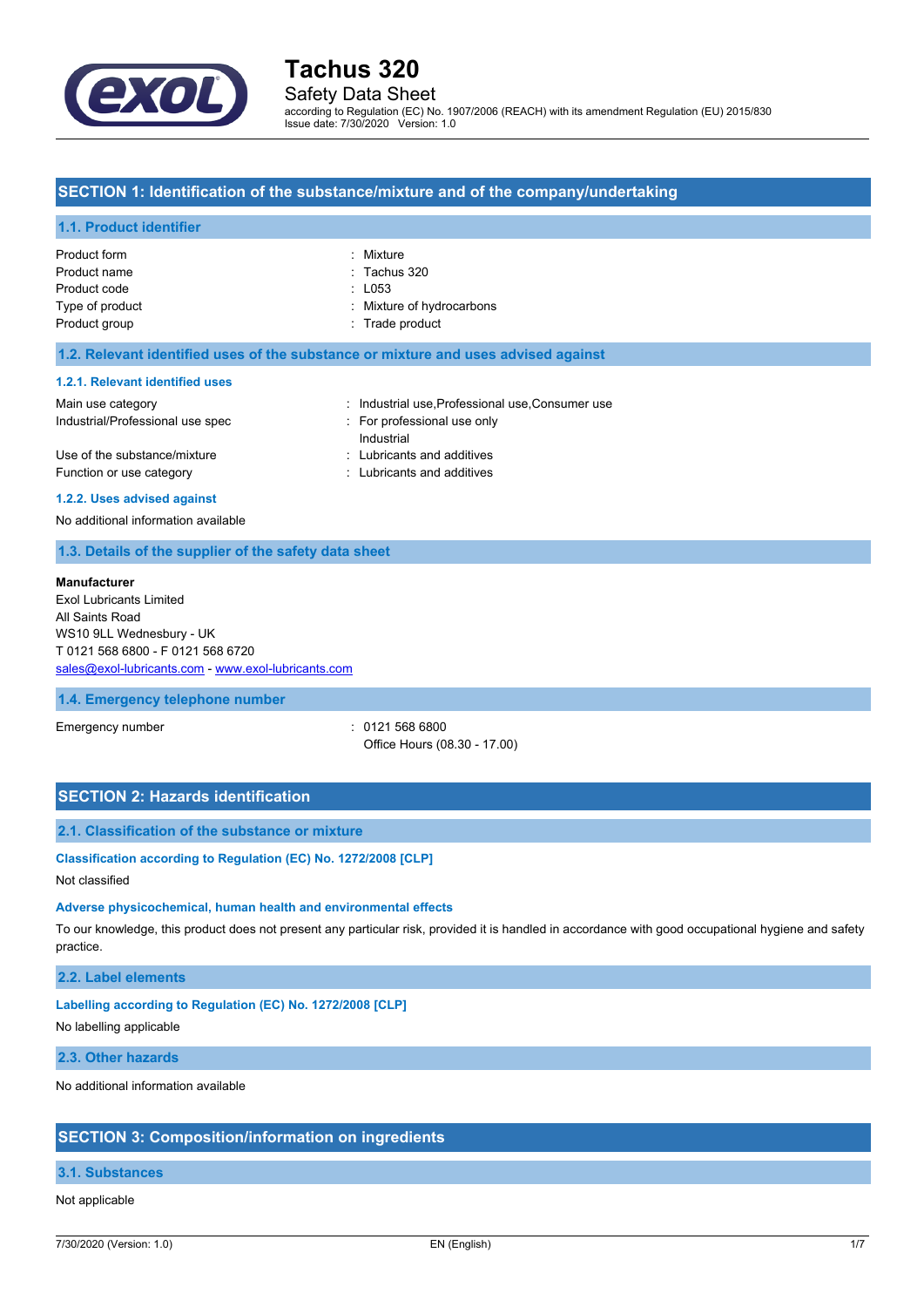## Safety Data Sheet

according to Regulation (EC) No. 1907/2006 (REACH) with its amendment Regulation (EU) 2015/830

#### **3.2. Mixtures Name Product identifier % Classification according to Regulation (EC) No. 1272/2008 [CLP]** Baseoil - Unspecified - Distillates (Petroleum), Hydrotreated Heavy Paraffinic (CAS-No.) 64742-54-7 (EC-No.) 265-157-1 (EC Index-No.) 649-467-00-8 (REACH-no) 01-2119484627-25 ≥ 7.5 – < 10 Asp. Tox. 1, H304 Baseoil - Unspecified - Distillates (Petroleum), Solvent-Dewaxed Heavy Paraffinic (CAS-No.) 64742-65-0 (EC-No.) 265-169-7 (EC Index-No.) 649-474-00-6 ≥ 7.5 – < 10 Asp. Tox. 1, H304

Full text of H-statements: see section 16

| <b>SECTION 4: First aid measures</b>                                         |                                                                                                       |  |
|------------------------------------------------------------------------------|-------------------------------------------------------------------------------------------------------|--|
| 4.1. Description of first aid measures                                       |                                                                                                       |  |
| First-aid measures after inhalation<br>First-aid measures after skin contact | : Remove person to fresh air and keep comfortable for breathing.<br>: Wash skin with plenty of water. |  |
| First-aid measures after eye contact<br>First-aid measures after ingestion   | : Rinse eyes with water as a precaution.<br>: Call a poison center or a doctor if you feel unwell.    |  |
| 4.2. Most important symptoms and effects, both acute and delayed             |                                                                                                       |  |

No additional information available

**4.3. Indication of any immediate medical attention and special treatment needed**

Treat symptomatically.

| <b>SECTION 5: Firefighting measures</b>                    |                                                                                                                                             |  |  |
|------------------------------------------------------------|---------------------------------------------------------------------------------------------------------------------------------------------|--|--|
| 5.1. Extinguishing media                                   |                                                                                                                                             |  |  |
| Suitable extinguishing media                               | : Water spray. Dry powder. Foam. Carbon dioxide.                                                                                            |  |  |
| 5.2. Special hazards arising from the substance or mixture |                                                                                                                                             |  |  |
| Hazardous decomposition products in case of fire           | : Toxic fumes may be released.                                                                                                              |  |  |
| 5.3. Advice for firefighters                               |                                                                                                                                             |  |  |
| Protection during firefighting                             | : Do not attempt to take action without suitable protective equipment. Self-contained<br>breathing apparatus. Complete protective clothing. |  |  |

| <b>SECTION 6: Accidental release measures</b>                            |                                                                                                                                                                    |  |
|--------------------------------------------------------------------------|--------------------------------------------------------------------------------------------------------------------------------------------------------------------|--|
| 6.1. Personal precautions, protective equipment and emergency procedures |                                                                                                                                                                    |  |
| 6.1.1. For non-emergency personnel                                       |                                                                                                                                                                    |  |
| Emergency procedures                                                     | : Ventilate spillage area.                                                                                                                                         |  |
| 6.1.2. For emergency responders                                          |                                                                                                                                                                    |  |
| Protective equipment                                                     | Do not attempt to take action without suitable protective equipment. For further information<br>÷.<br>refer to section 8: "Exposure controls/personal protection". |  |
| <b>6.2. Environmental precautions</b>                                    |                                                                                                                                                                    |  |

Avoid release to the environment.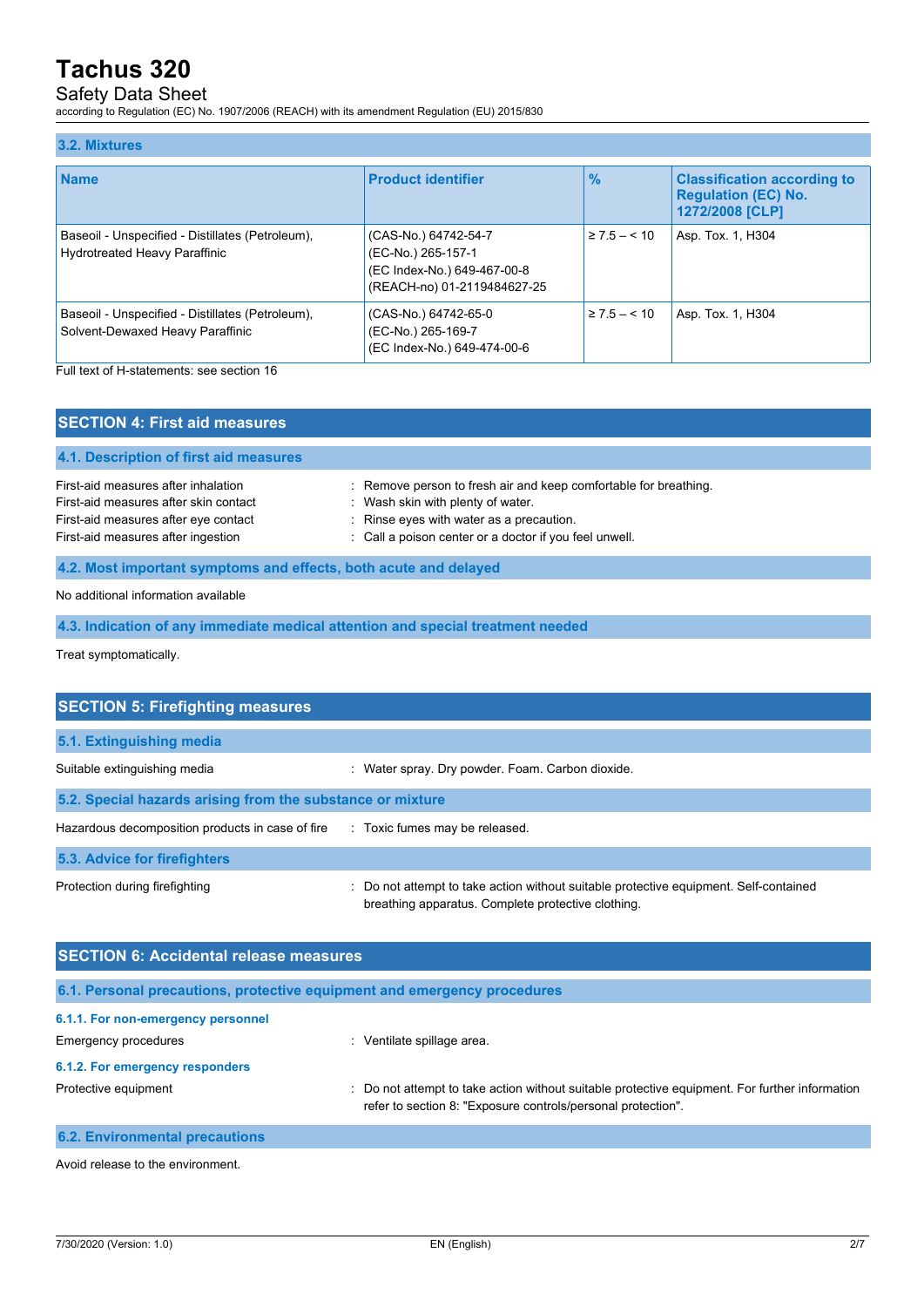## Safety Data Sheet

according to Regulation (EC) No. 1907/2006 (REACH) with its amendment Regulation (EU) 2015/830

| 6.3. Methods and material for containment and cleaning up |                                                                                                                    |  |
|-----------------------------------------------------------|--------------------------------------------------------------------------------------------------------------------|--|
| Methods for cleaning up<br>Other information              | : Take up liquid spill into absorbent material.<br>: Dispose of materials or solid residues at an authorized site. |  |
| 6.4. Reference to other sections                          |                                                                                                                    |  |
| For further information refer to section 13.              |                                                                                                                    |  |
|                                                           |                                                                                                                    |  |
| <b>SECTION 7: Handling and storage</b>                    |                                                                                                                    |  |

| 7.1. Precautions for safe handling                                |                                                                                                                                                                                              |
|-------------------------------------------------------------------|----------------------------------------------------------------------------------------------------------------------------------------------------------------------------------------------|
| Precautions for safe handling<br>Hygiene measures                 | : Ensure good ventilation of the work station. Wear personal protective equipment.<br>: Do not eat, drink or smoke when using this product. Always wash hands after handling the<br>product. |
| 7.2. Conditions for safe storage, including any incompatibilities |                                                                                                                                                                                              |

| Storage conditions       | Store in a well-ventilated place. Keep cool. |
|--------------------------|----------------------------------------------|
| 7.3. Specific end use(s) |                                              |

No additional information available

## **SECTION 8: Exposure controls/personal protection**

### **8.1. Control parameters**

No additional information available

**8.2. Exposure controls**

#### **Appropriate engineering controls:**

Ensure good ventilation of the work station.

| Hand protection:                  |  |
|-----------------------------------|--|
| Protective gloves                 |  |
|                                   |  |
| Eye protection:                   |  |
| Safety glasses                    |  |
|                                   |  |
| Skin and body protection:         |  |
| Wear suitable protective clothing |  |
|                                   |  |

#### **Respiratory protection:**

In case of insufficient ventilation, wear suitable respiratory equipment

#### **Personal protective equipment symbol(s):**



**Environmental exposure controls:** Avoid release to the environment.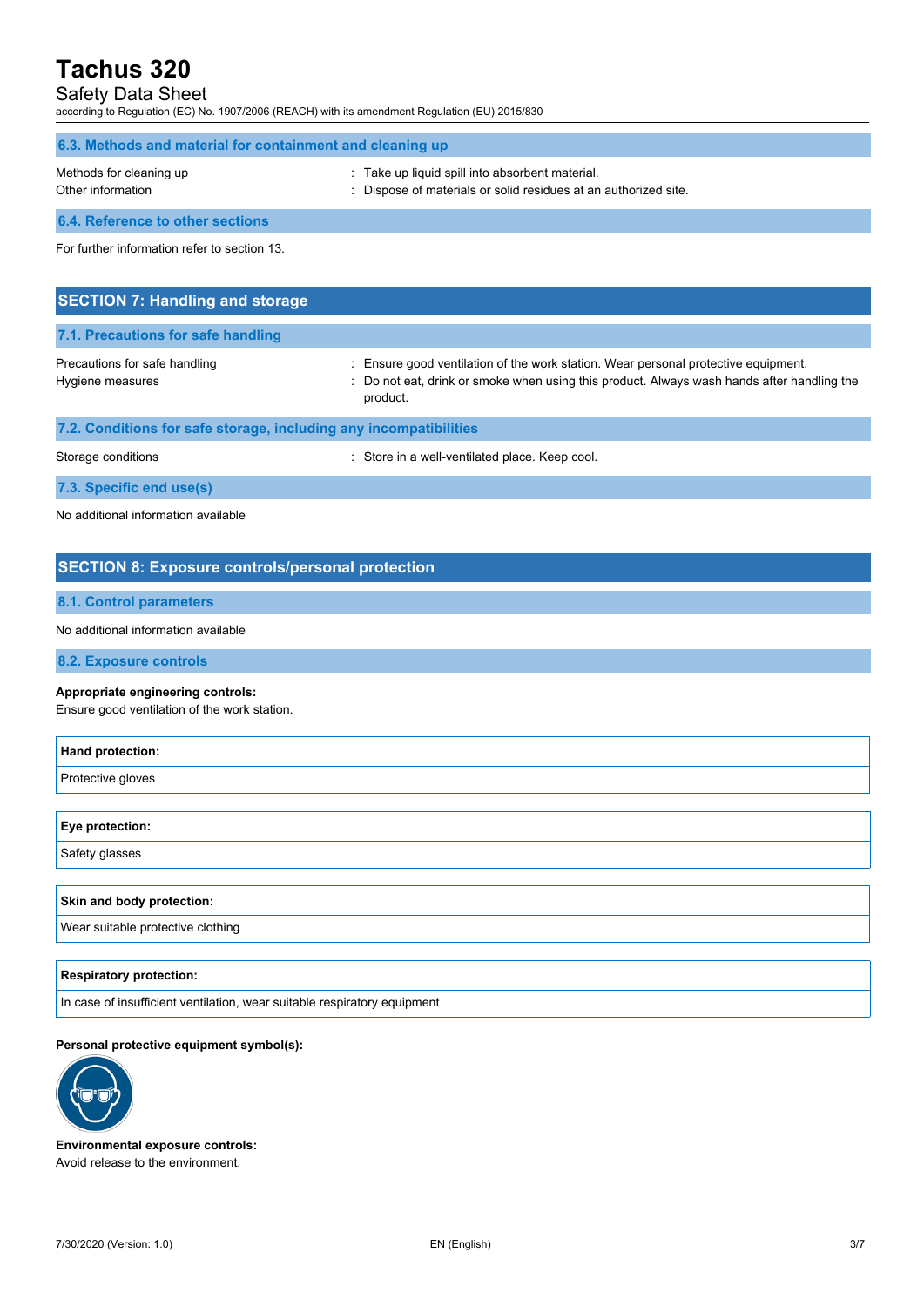## Safety Data Sheet

according to Regulation (EC) No. 1907/2006 (REACH) with its amendment Regulation (EU) 2015/830

#### **SECTION 9: Physical and chemical properties**

#### **9.1. Information on basic physical and chemical properties**

| Physical state                                  | : Liquid                            |
|-------------------------------------------------|-------------------------------------|
| Colour                                          | dark brown.                         |
| Odour                                           | Characteristic odour.               |
| Odour threshold                                 | No data available                   |
| pH                                              | No data available.                  |
| Relative evaporation rate (butylacetate=1)      | No data available                   |
| Melting point                                   | : $<$ -10 °C                        |
| Freezing point                                  | No data available                   |
| Boiling point                                   | $:$ No data available               |
| Flash point                                     | : 235 °C                            |
| Auto-ignition temperature                       | : No data available.                |
| Decomposition temperature                       | No data available                   |
| Flammability (solid, gas)                       | Not applicable                      |
| Vapour pressure                                 | No data available                   |
| Relative vapour density at 20 °C                | : No data available.                |
| Relative density                                | $0.894 \; @.15.6 \deg C$            |
| Solubility                                      | insoluble in water.                 |
| Partition coefficient n-octanol/water (Log Pow) | No data available                   |
| Viscosity, kinematic                            | 306.9 mm <sup>2</sup> /s @ 40 deg C |
| Viscosity, dynamic                              | No data available                   |
| <b>Explosive properties</b>                     | No data available                   |
| Oxidising properties                            | No data available                   |
| <b>Explosive limits</b>                         | No data available                   |

### **9.2. Other information**

No additional information available

### **SECTION 10: Stability and reactivity**

#### **10.1. Reactivity**

The product is non-reactive under normal conditions of use, storage and transport.

#### **10.2. Chemical stability**

Stable under normal conditions.

**10.3. Possibility of hazardous reactions**

No dangerous reactions known under normal conditions of use.

**10.4. Conditions to avoid**

None under recommended storage and handling conditions (see section 7).

**10.5. Incompatible materials**

No additional information available

**10.6. Hazardous decomposition products**

Under normal conditions of storage and use, hazardous decomposition products should not be produced.

| <b>SECTION 11: Toxicological information</b> |                  |  |
|----------------------------------------------|------------------|--|
| 11.1. Information on toxicological effects   |                  |  |
| Acute toxicity (oral)                        | : Not classified |  |
| Acute toxicity (dermal)                      | : Not classified |  |
| Acute toxicity (inhalation)                  | Not classified   |  |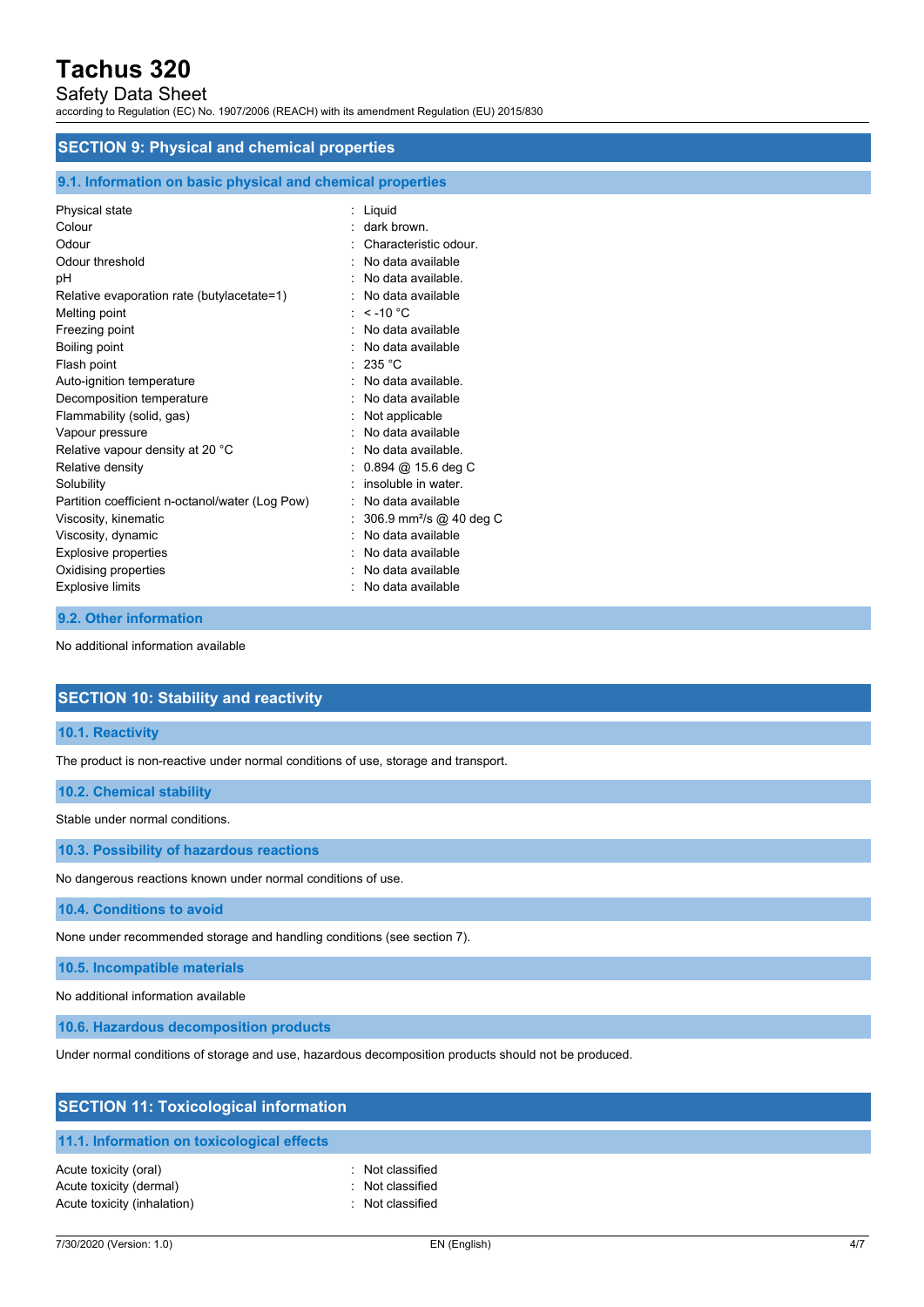## Safety Data Sheet

according to Regulation (EC) No. 1907/2006 (REACH) with its amendment Regulation (EU) 2015/830

| Skin corrosion/irritation                                                                    | : Not classified<br>pH: No data available.                                         |
|----------------------------------------------------------------------------------------------|------------------------------------------------------------------------------------|
| Serious eye damage/irritation<br>Respiratory or skin sensitisation<br>Germ cell mutagenicity | : Not classified<br>pH: No data available.<br>: Not classified<br>: Not classified |
| Carcinogenicity                                                                              | : Not classified                                                                   |
| Reproductive toxicity                                                                        | : Not classified                                                                   |
| STOT-single exposure                                                                         | : Not classified                                                                   |
| STOT-repeated exposure                                                                       | : Not classified                                                                   |
| Aspiration hazard                                                                            | : Not classified                                                                   |
| <b>Tachus 320</b>                                                                            |                                                                                    |
| Viscosity, kinematic                                                                         | 306.9 mm <sup>2</sup> /s @ 40 deg C                                                |

| <b>SECTION 12: Ecological information</b>                                              |                                                                                                                                                |
|----------------------------------------------------------------------------------------|------------------------------------------------------------------------------------------------------------------------------------------------|
| 12.1. Toxicity                                                                         |                                                                                                                                                |
| Ecology - general<br>Hazardous to the aquatic environment, short-term<br>(acute)       | : The product is not considered harmful to aquatic organisms nor to cause long-term adverse<br>effects in the environment.<br>: Not classified |
| Hazardous to the aquatic environment, long-term<br>(chronic)<br>Not rapidly degradable | : Not classified                                                                                                                               |
| 12.2. Persistence and degradability                                                    |                                                                                                                                                |
| No additional information available                                                    |                                                                                                                                                |
| 12.3. Bioaccumulative potential                                                        |                                                                                                                                                |
| No additional information available                                                    |                                                                                                                                                |
| 12.4. Mobility in soil                                                                 |                                                                                                                                                |
| No additional information available                                                    |                                                                                                                                                |
| 12.5. Results of PBT and vPvB assessment                                               |                                                                                                                                                |
| No additional information available                                                    |                                                                                                                                                |
| 12.6. Other adverse effects                                                            |                                                                                                                                                |
| No additional information available                                                    |                                                                                                                                                |
| <b>SECTION 13: Disposal considerations</b>                                             |                                                                                                                                                |

**13.1. Waste treatment methods**

Waste treatment methods : Dispose of contents/container in accordance with licensed collector's sorting instructions.

## **SECTION 14: Transport information**

In accordance with ADR / RID / IMDG / IATA / ADN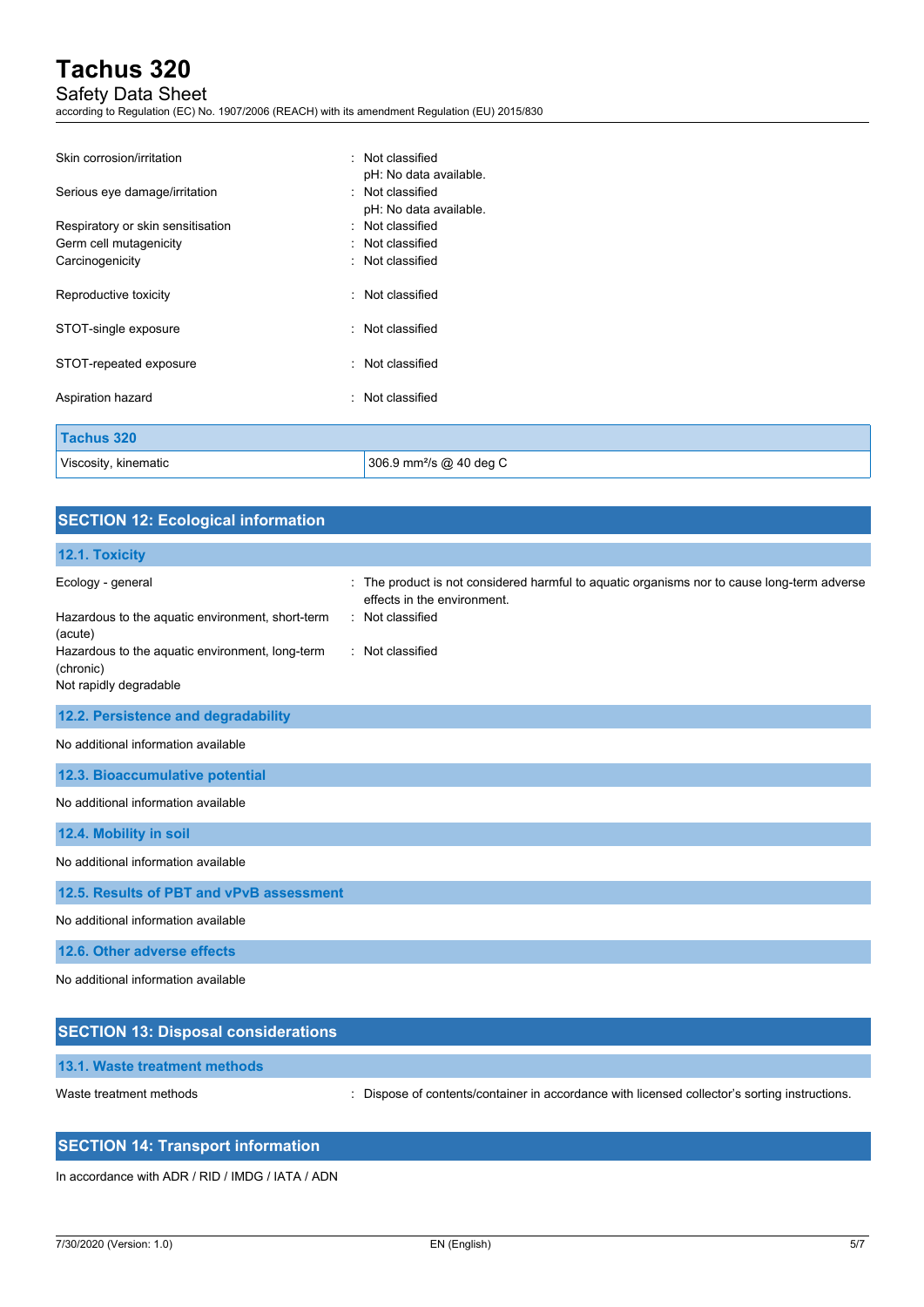## Safety Data Sheet

according to Regulation (EC) No. 1907/2006 (REACH) with its amendment Regulation (EU) 2015/830

| <b>ADR</b>                             | <b>IMDG</b>    | <b>IATA</b>    | <b>ADN</b>     | <b>RID</b>     |
|----------------------------------------|----------------|----------------|----------------|----------------|
| 14.1. UN number                        |                |                |                |                |
| UN-                                    | Not applicable | Not applicable | Not applicable | Not applicable |
| 14.2. UN proper shipping name          |                |                |                |                |
| Not applicable                         | Not applicable | Not applicable | Not applicable | Not applicable |
| 14.3. Transport hazard class(es)       |                |                |                |                |
| Not applicable                         | Not applicable | Not applicable | Not applicable | Not applicable |
| 14.4. Packing group                    |                |                |                |                |
| Not applicable                         | Not applicable | Not applicable | Not applicable | Not applicable |
| 14.5. Environmental hazards            |                |                |                |                |
| Dangerous for the<br>environment : No  | Not applicable | Not applicable | Not applicable | Not applicable |
| No supplementary information available |                |                |                |                |

#### **14.6. Special precautions for user**

**Overland transport** No data available **Transport by sea** Not applicable **Air transport** Not applicable **Inland waterway transport** Not applicable

**Rail transport**

Not applicable

**14.7. Transport in bulk according to Annex II of Marpol and the IBC Code**

Not applicable

## **SECTION 15: Regulatory information**

**15.1. Safety, health and environmental regulations/legislation specific for the substance or mixture**

#### **15.1.1. EU-Regulations**

Contains no REACH substances with Annex XVII restrictions

Contains no substance on the REACH candidate list

Contains no REACH Annex XIV substances

Contains no substance subject to Regulation (EU) No 649/2012 of the European Parliament and of the Council of 4 July 2012 concerning the export and import of hazardous chemicals.

Contains no substance subject to Regulation (EU) No 2019/1021 of the European Parliament and of the Council of 20 June 2019 on persistent organic pollutants

#### **15.1.2. National regulations**

No additional information available

**15.2. Chemical safety assessment**

No chemical safety assessment has been carried out

## **SECTION 16: Other information**

## **Abbreviations and acronyms:**

ADN European Agreement concerning the International Carriage of Dangerous Goods by Inland Waterways